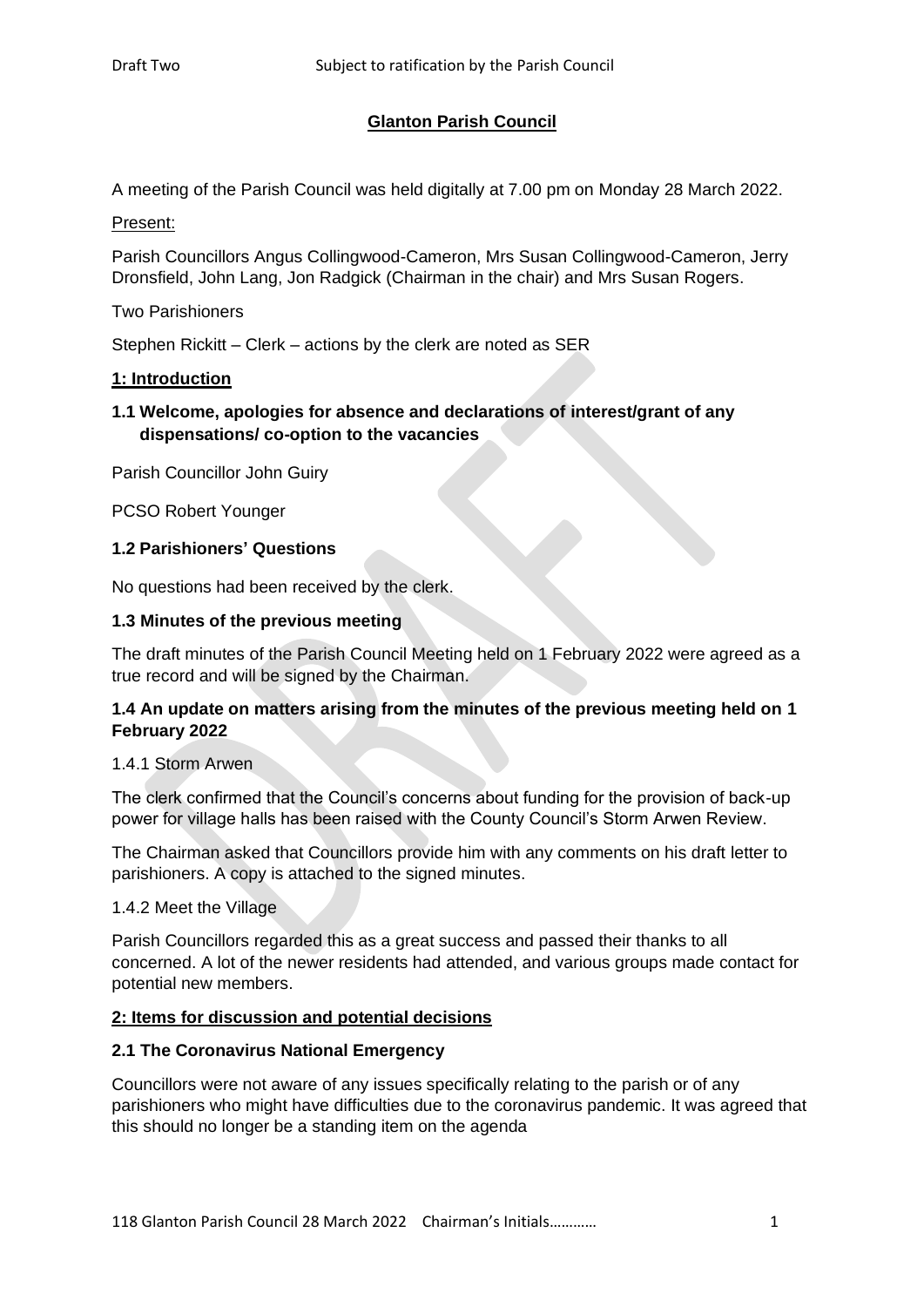# **2.2 Reports from the County Councillor and the Police**

PCSO Younger had sent the following report

Since the last meeting there have been no incidents of note which will directly impact the parish. Both the neighbourhood and response teams continue to patrol the area to provide visibility and disrupt any illegal activities.

### AWARENESS

Due to the increase in fuel prices, Police Forces have seen an increase in theft of fuel offences - both from domestic and commercial premises. Can you please be aware of any suspicious activity and report it to the Police - the larger scale thefts have seen offenders using HGV Tankers and connecting pipes to the diesel supply and stealing high quantities of fuel.

I believe my colleague PCSO 9395 Katie Gerrard has already made you aware about Northumbria Connected but if possible just to remind the parish. It's a great way of keeping up to date with the work carried out by Northumbria Police, and a way of contacting the local team. I'll attach a leaflet which might explain it a bit better than me!

If the parish have any concerns or wish to report something then please do via 999 for emergencies and 101 for all other matters. There is also the option of completing a web submission via the Northumbria Police website as the phone lines can sometimes take a while!

# **2.3 Planning**

2.3.1 The Council noted that County Councillor Steven Bridgett has asked that any decision to approve the applications relating to the land south of The Juries be decided by a planning committee and not be a delegated officer decision. Parish Councillors endorsed the Chairman's action in reporting further work being carried out ahead of consent being given.

2.3.2 The clerk reported that the County Council was due to adopt the Local Plan on Wednesday 30 March 2022.

# **2.4 Highway Issues**

2.4.1 The Council noted that the sign at the end of The Causeway has been re-erected.

2.4.2 The Council discussed the heritage signpost being erected by the Glanton Heritage Group at the West Turnpike junction. The relocation (as discussed by the Council at its September 2021 meeting) is still to be actioned Cllr Mrs Susan Rogers will remind her fellow group members. **Action Cllr Mrs Rogers**

2.4.3 Councillors were pleased to note that maintenance was being carried out on the drainage of the road to Powburn.

# **2.5 Environmental Issues**

There were no specific issues raised which were not considered as part of the discussions on other items.